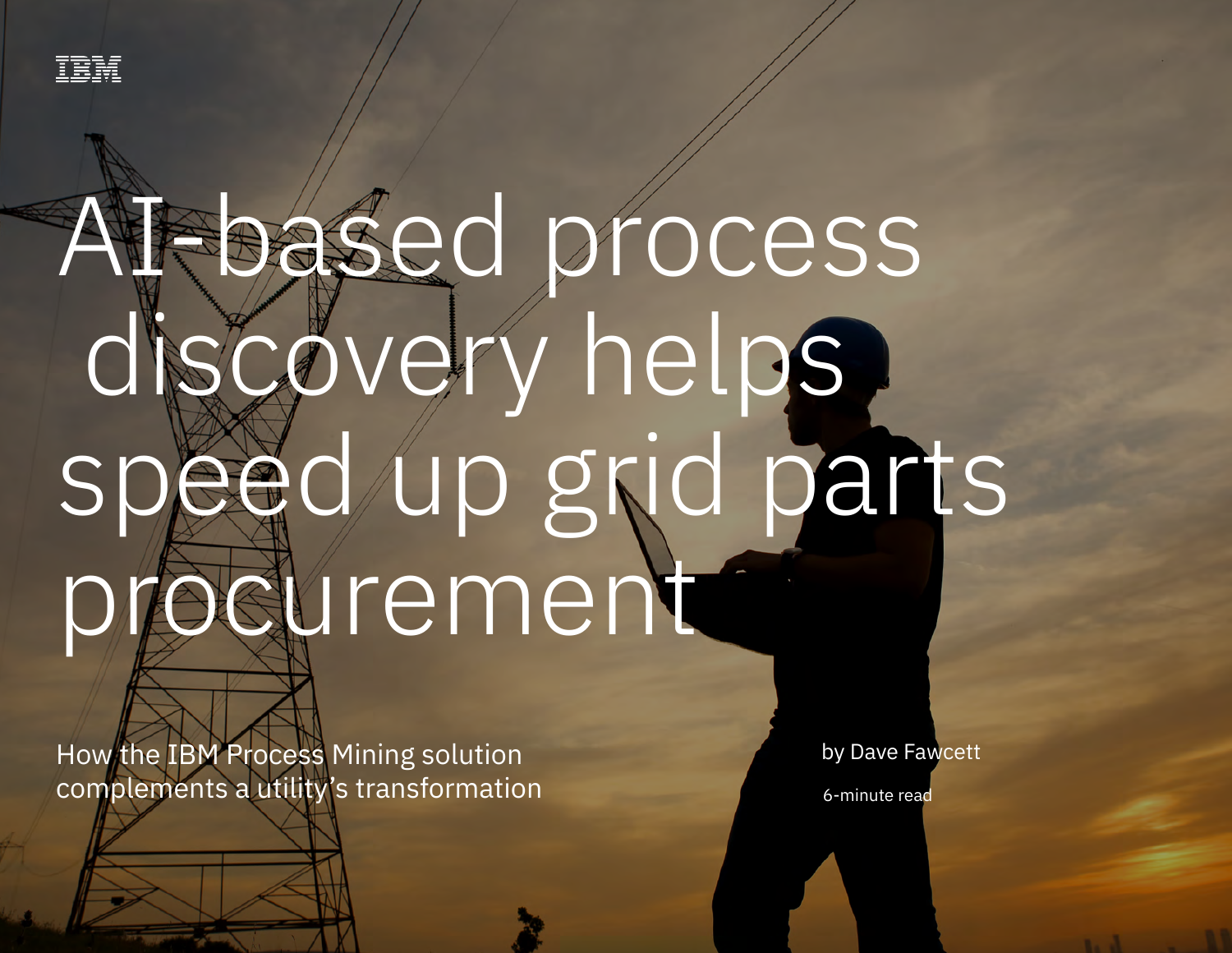or providers of electric power whether it's generation or distribution—the values of safety and reliability are foundational to their operating model, and thus intrinsic to just about every decision they make. The increasing focus on climate change and sustainability hasn't diluted the importance of these core values to electric utilities. But it has presented a new set of operational challenges to delivering on them. Asset management is at the heart of it.  $\begin{bmatrix} \phantom{-} \\ \phantom{-} \\ \phantom{-} \\ \phantom{-} \\ \phantom{-} \\ \phantom{-} \\ \end{bmatrix}$ 



To keep the grid up and running, providers need to minimize the impact of worn-down or failed equipment. That's a big reason many are adopting advanced analytics to predict failures and perform proactive maintenance to prevent them. Once a service order is generated, whether planned or unplanned, it's up to procurement to

get the parts—think transformers, circuit breakers and insulators needed to complete the job. The longer the lead time, the bigger the potential risk to grid performance. That's one reason the efficiency of the procure-to-pay (P2P) process has taken on increasing importance for energy providers.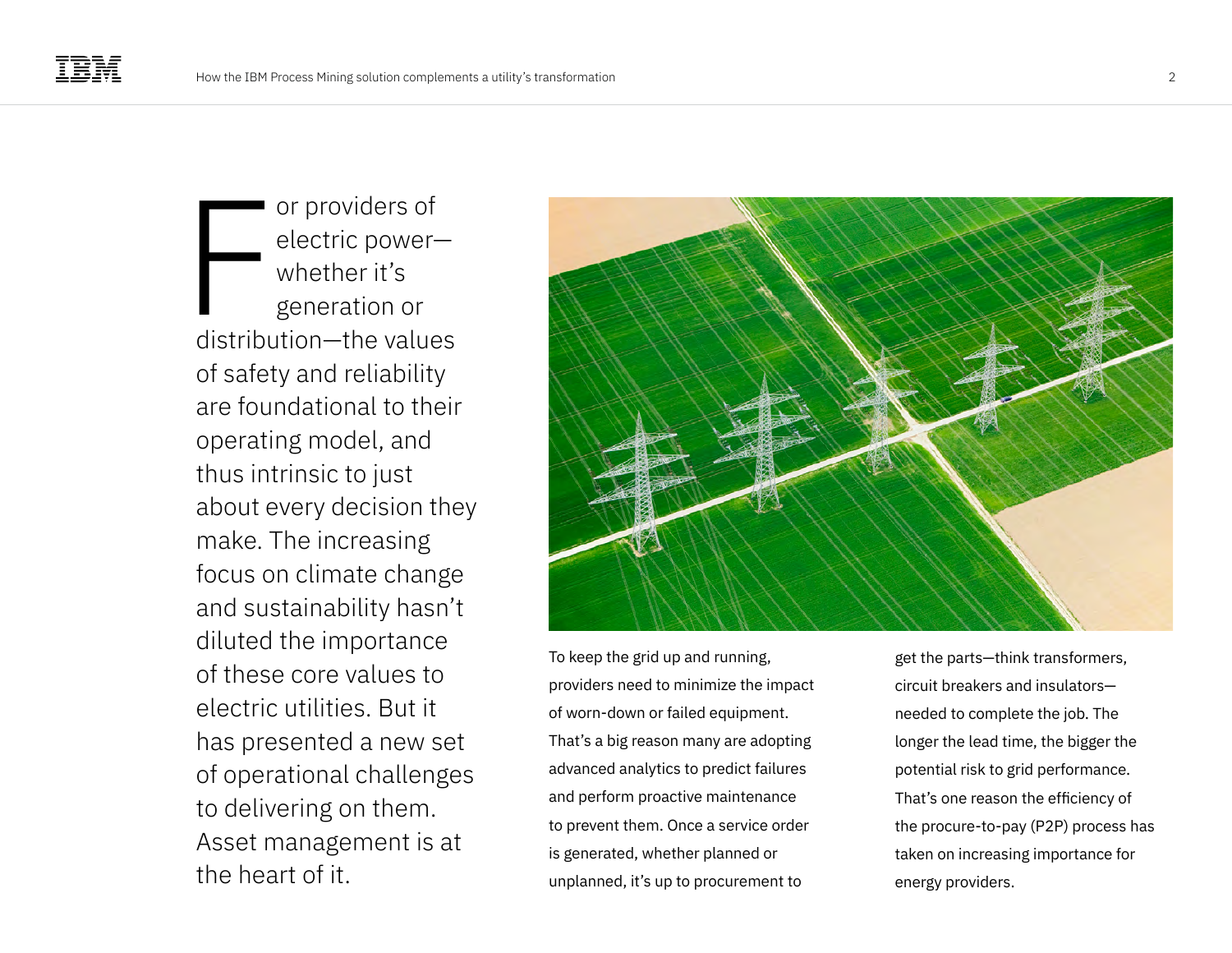Another is cost. In today's deregulated marketplace, minimizing the total cost of procured goods is a critical goal. When employees engage in "maverick buying"—that is, going outside the established procurement process flow—cost and efficiency are the casualties. For one, such buyers end up paying more because they miss out on the cost advantages built into established vendor contracts.

Other kinds of process deviation notably buying without a purchase order (PO), or creating a PO without a service order—also raise costs by requiring extra work to sort out. That's because the time spent resolving erroneous or mismatched invoices can add a lot to administrative overhead, in addition to distracting procurement staff from the more strategic aspects of their job.

Identified opportunity

### for an  $80\%$

reduction in average order lead time

Mapped out an optimized process flow that cuts

 $6'/\%$ 

of process steps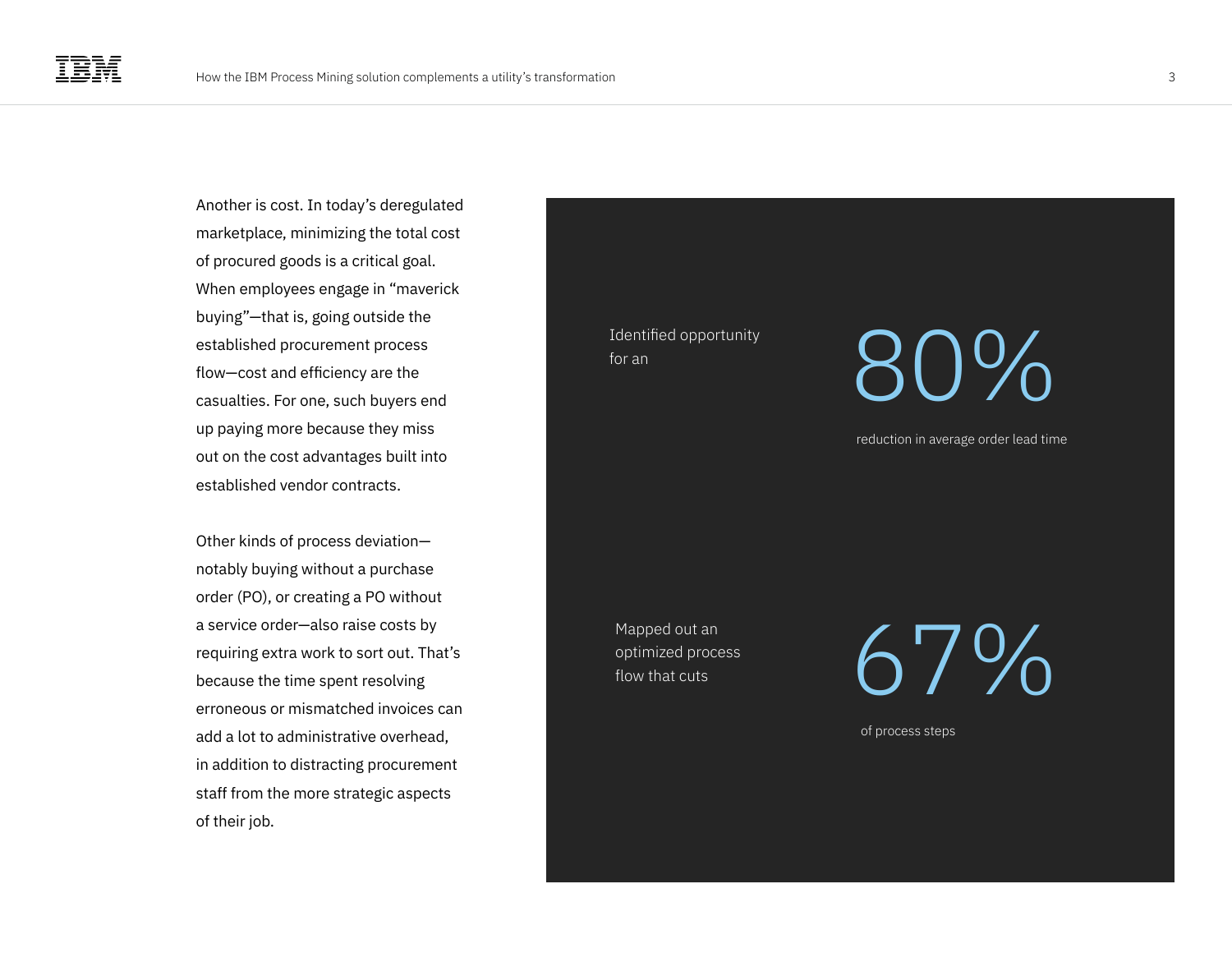### AI models uncover the real process flow

One large and diversified electric power provider in the US knew it had a problem with maverick buying and was intent on getting to the bottom of it. That meant drilling down into historic purchasing data to get a granular understanding of where the deviations were occurring, and from there, to gauge the true scope of the problem. The company turned to myInvenio, an IBM Company, to put process analytics to work.

Using [IBM® Process Mining,](https://www.ibm.com/cloud/cloud-pak-for-business-automation/process-mining) a process discovery and modeling tool that's part of the [IBM Cloud Pak® for Business](https://www.ibm.com/cloud/cloud-pak-for-business-automation) 

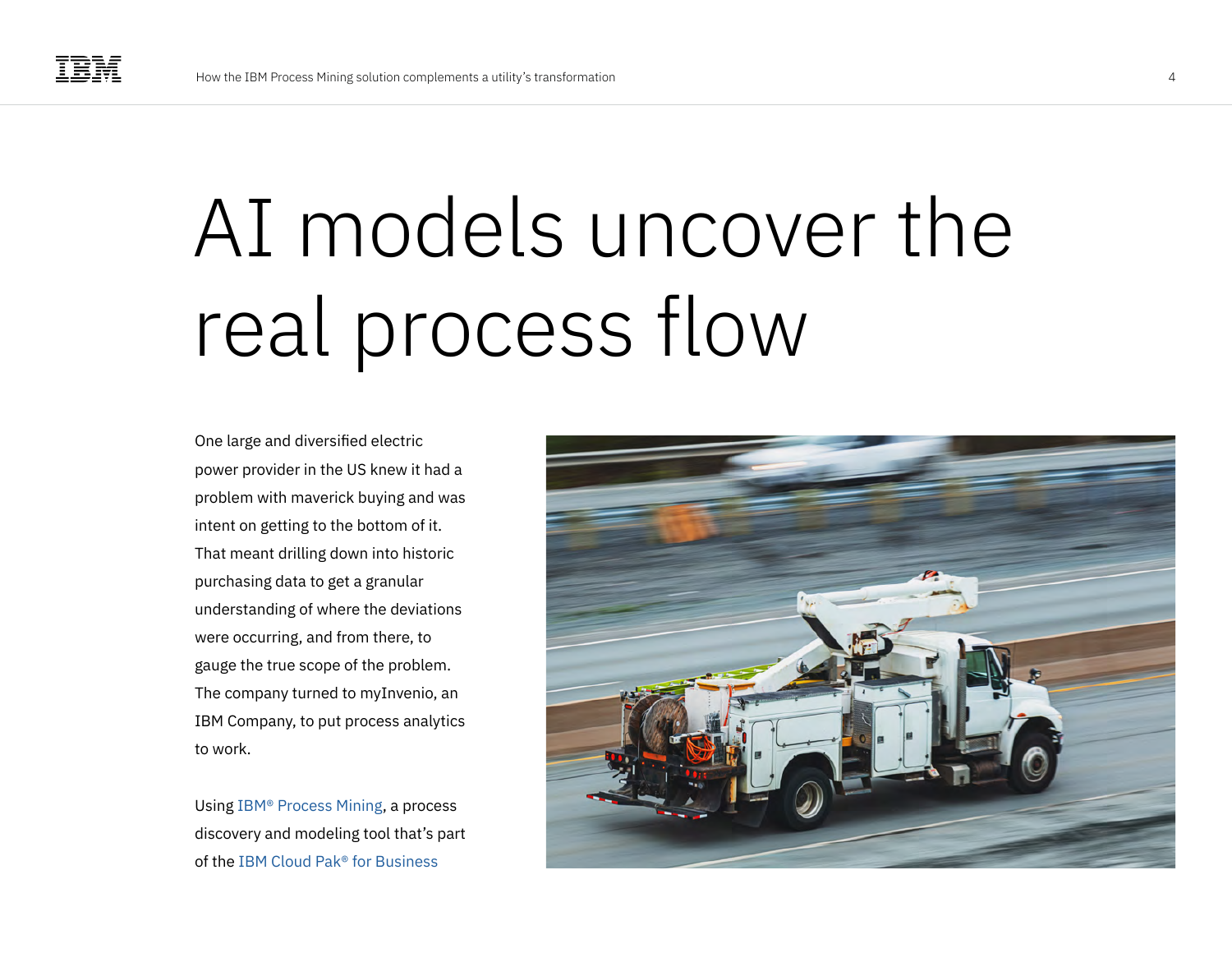[Automation](https://www.ibm.com/cloud/cloud-pak-for-business-automation) solution, the team worked closely with the company's manager of procurement. In the first part of the project, the team captured roughly a year's worth of data flows from the Purchasing Module of the [IBM Maximo®](https://www.ibm.com/products/maximo/energy-utilities)  [Utilities](https://www.ibm.com/products/maximo/energy-utilities) suite, the company's core asset management platform. The flows mainly involved the company's purchasing and warehouse accounting departments, spanning multiple lines of business (LoB).

Once the data was fed into IBM Process Mining, its underlying AI-based models broke it all down into telltale maps of each step of the P2P process—from requisitioning and PO to receipt and invoicing—for each LoB. To the Manager of Purchasing, the value of these models

wasn't only their ability to pinpoint problems with the prevailing "as-is" flows, but also their ability to take a fresh, data-driven look at what the ideal process could be, often called the happy path. "We gained a view into what was actually happening across our P2P processes that we truly never had before," he explains. "And it also gave us a more objective perspective on what the optimal baseline process looked like, not from process experts, but from the data itself."

Among the model's key outputs was the finding that just 20% of materialsrelated purchasing activities—the buying of spare parts and the like—followed the optimal procurement path. For the 80%

of activities that did not conform to the happy path, the average order lead time was more than 30% longer, due largely to the extra time spent on invoice matching and order reworking.

Services procurement fared little better. While the IBM Process Mining model found just 10 steps in the optimal process path, the average nonconforming path was found to have nearly 30. To the Manager of Purchasing, seeing why proved a moment of revelation. "We knew that order re-working was a significant issue," he says. "But the fact that more than 50% of service procurement orders required it was a true surprise, and the data showed it was real."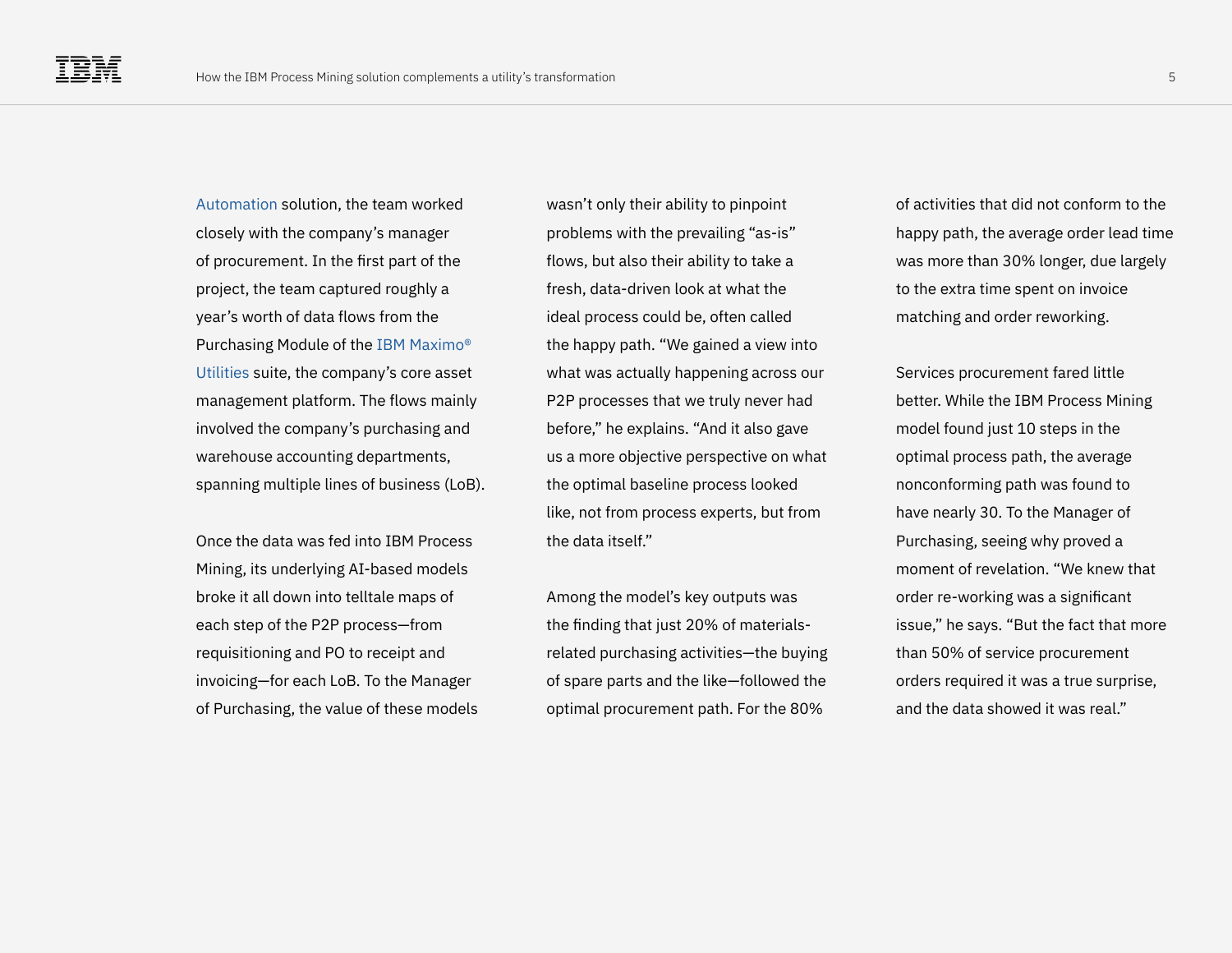## Insights as a roadmap for process transformation

The project undertaken by the electric power provider achieved its objective: mapping out how procurement was really happening, along with the impacts on its key performance metrics. As the Manager of Purchasing sees it, the project's true significance lies in the guidance it can provide to the company's process transformation efforts. "In using real data and AI to map out our procurement process flows, we've also acquired what amounts to a potential roadmap for transforming them," he says. "It gives us a rigorous framework for understanding where to focus on improving—and, where possible,

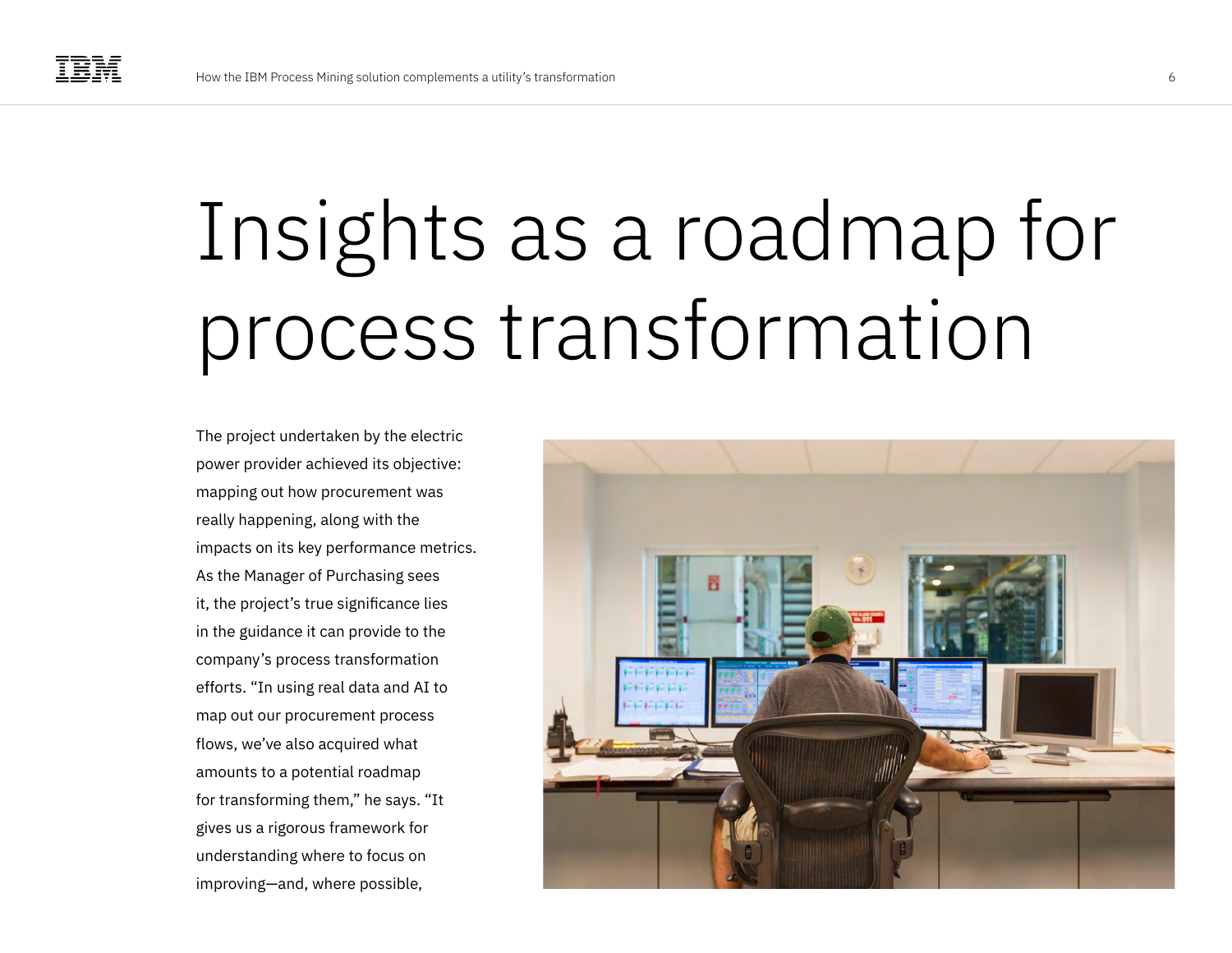automating—different elements of the process flow."

And that brings the subject back to what matters most for electric power providers: providing safe, reliable power to its customers. That is, good procurement practices—those that are efficient, standardized and costeffective—fit into a utility's broader asset management strategy.

On a practical level, the Manager of Purchasing points out, data-driven process insights help make the case for pursuing transformation initiatives. "With an AI-powered dynamic process modeling framework, we can simulate how reductions in noncompliant processes can reduce the average lead time for ordering parts," he explains. "That's a powerful message in a business case, and it's why the IBM Process Mining solution is such a powerful tool."

In using real data and AI to " map out our procurement process flows, we've also acquired what amounts to a potential roadmap for transforming them. It gives us a rigorous framework for understanding where to focus on improving—and, where possible, automating different elements of the process flow."

**Manager of Procurement**, Electric Power Provider